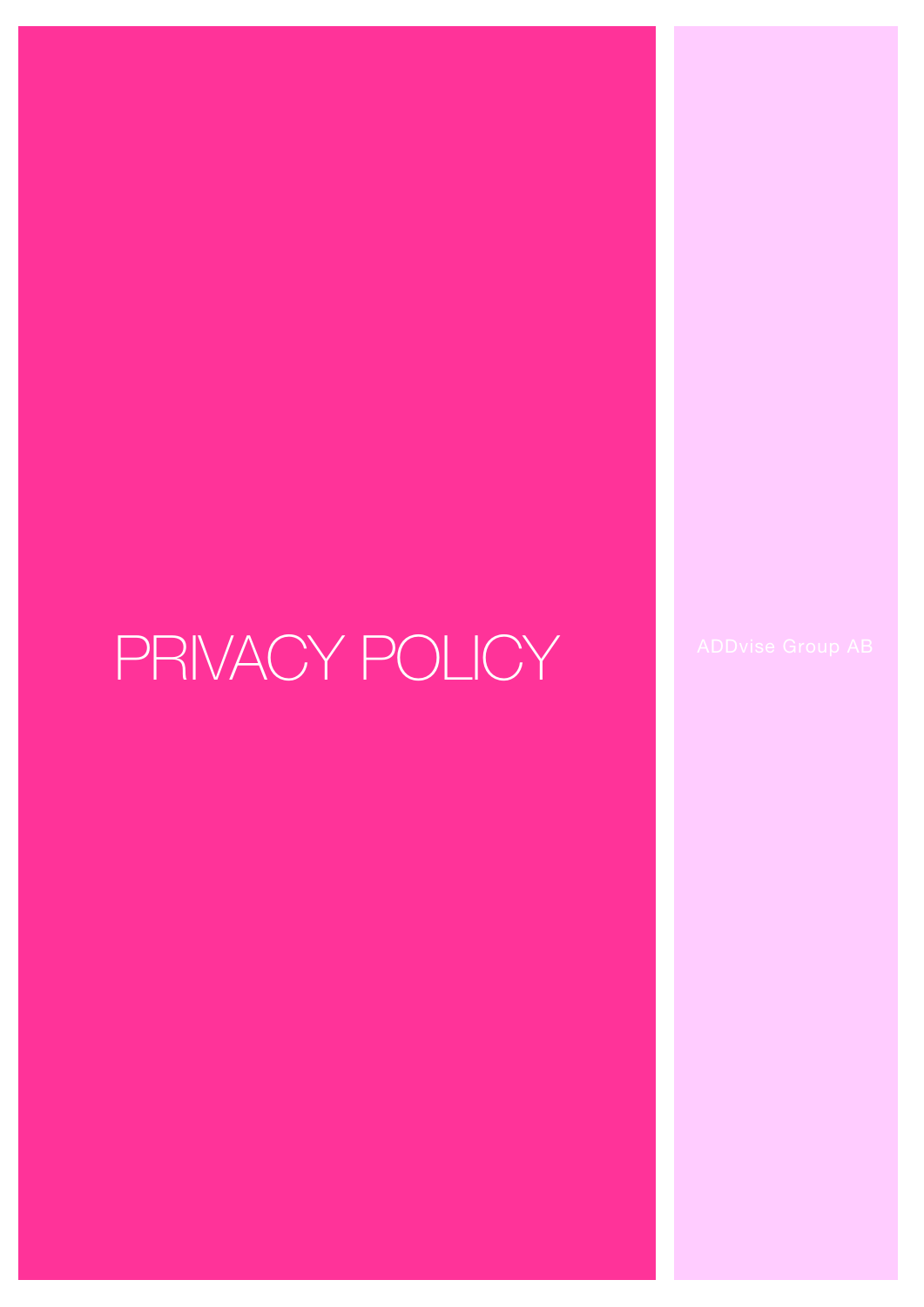### Content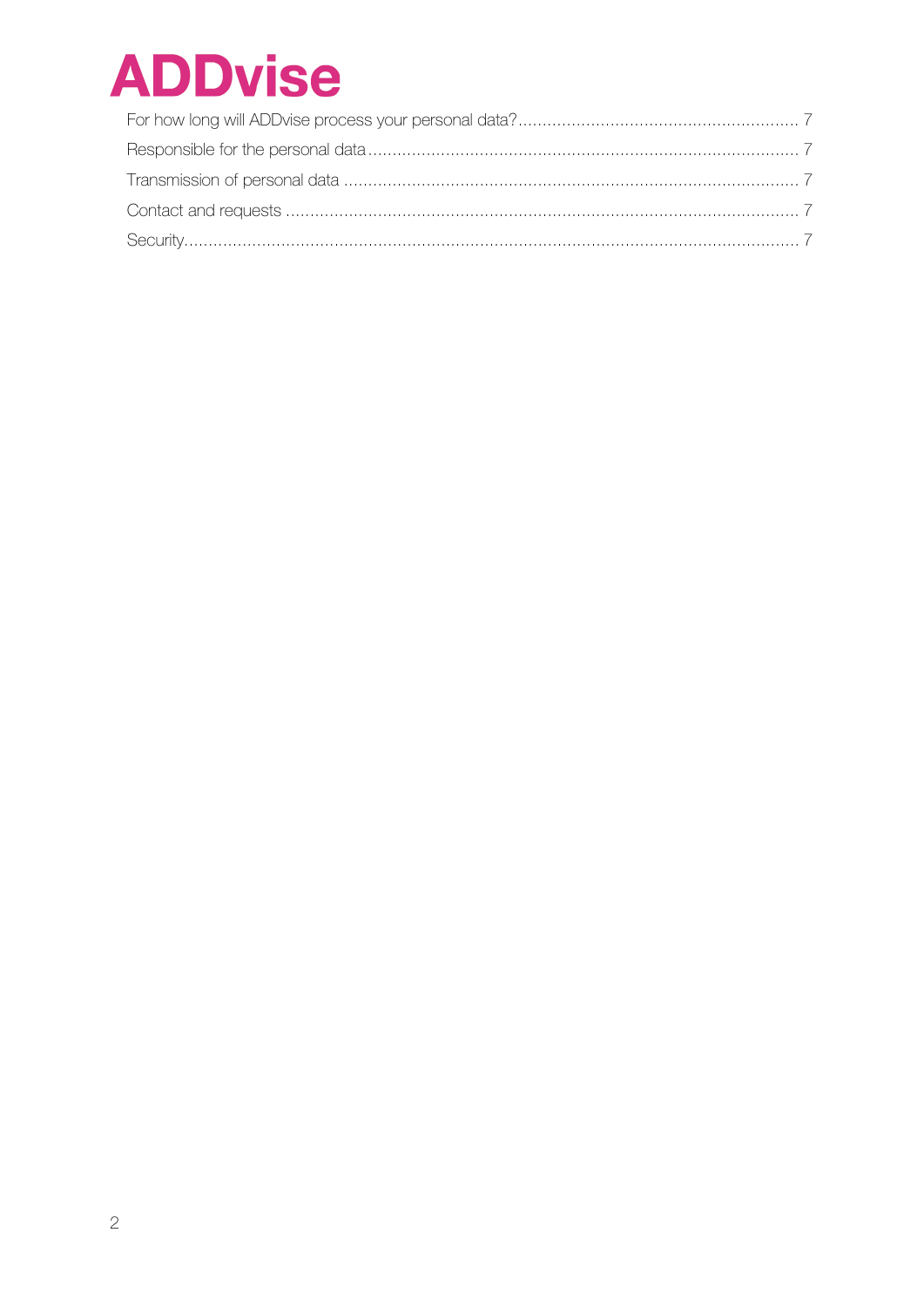### <span id="page-3-0"></span>Customers to ADDvise Group

#### <span id="page-3-1"></span>Processing of personal data

You should feel comfortable and secure when ADDvise process your personal data. We take all reasonable measures to protect your personal information. We process personal data in accordance with the European General Data Protection Regulation (GDPR) and our guidelines and policies.

#### <span id="page-3-2"></span>When and why ADDvise process personal data

ADDvise process the customer's name, telephone number and email address to fulfil the obligations arising from the agreement that ADDvise and the customer have.

#### <span id="page-3-3"></span>For how long will ADDvise process your personal data?

ADDvise process and save personal data as long as the agreement is valid. Upon termination of the contract, the personal data will be saved for additional seven years due to the Swedish Accounts Act (bokföringslagen). ADDvise will also save the personal data for five years after the expiration of the agreement with the purpose of being able to inform customers about new products and services that might interest the customer.

#### <span id="page-3-4"></span>Responsible for the personal data

ADDvise is responsible for the processing of your personal data. ADDvise is required to rectify any personal data that's incorrect, incomplete or misleading. If you believe that your personal data is incorrect, incomplete or misleading, please contact ADDvise.

#### <span id="page-3-5"></span>Transmission of personal data

ADDvise may disclose your personal data to third parties if it's necessary to administer a request or complete an order made by you.

In all of the above-mentioned situations, ADDvise is responsible for the personal data and the third parties are Data Processors. The Data Processors are required to follow ADDvise's instructions and they are not entitled to disclose your personal data to anyone else or to use your personal data for other purposes than those given by ADDvise. The Data Processors are also required to take certain technical and organizational measures to protect your personal data.

Personal data may also be disclosed if subject by law, regulation or authority decision.

#### <span id="page-3-6"></span>Contact and requests

If you have any questions regarding the processing of your personal data, please contact our Privacy Officer by email: personuppgiftsansvarig@addvisegroup.se

As a customer or former customer of ADDvise you are entitled to request a registry extract of the personal data we process about you.

#### <span id="page-3-8"></span><span id="page-3-7"></span>**Security**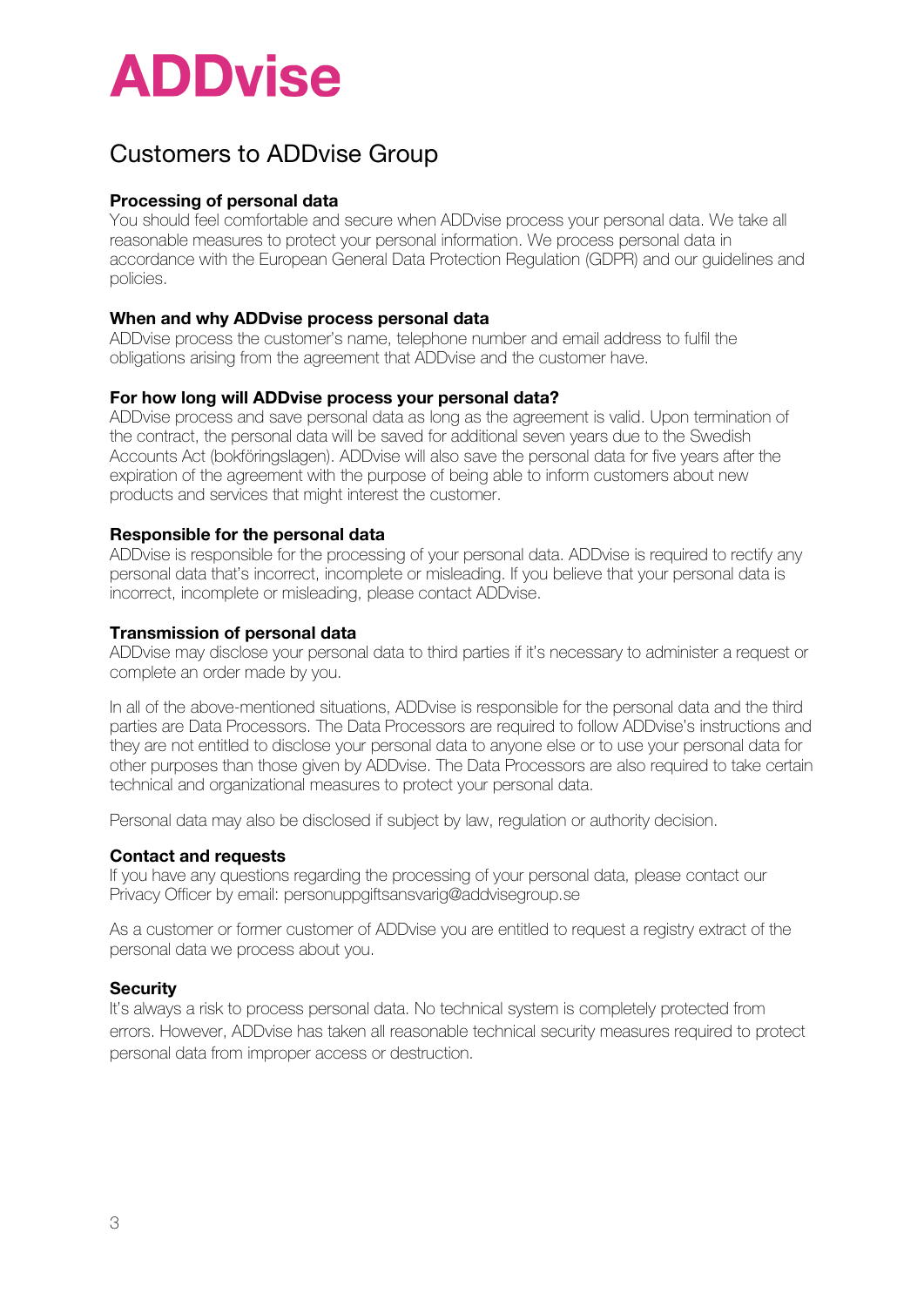### Potential customers to ADDvise Group

#### <span id="page-4-0"></span>Processing of personal data

You should feel comfortable and secure when ADDvise process your personal data. We take all reasonable measures to protect your personal information. We process personal data in accordance with the European General Data Protection Regulation (GDPR) and our guidelines and policies.

#### <span id="page-4-1"></span>When and why ADDvise process personal data

ADDvise process the potential customer's name, telephone number and email address either to fulfil an obligation at the request of the potential customer prior to an agreement or because there's a legitimate interest in processing the personal data.

#### <span id="page-4-2"></span>For how long will ADDvise process your personal data?

ADDvise will process the personal data as long as the legitimate interest is deemed to exist. A legitimate interest is deemed to exist as long as a tender or similar intention to enter into an agreement is considered valid. However, the data will under no circumstance be processed for a longer period than three years.

#### <span id="page-4-3"></span>Responsible for the personal data

ADDvise is responsible for the processing of your personal data. ADDvise is required to rectify any personal data that's incorrect, incomplete or misleading. If you believe that your personal data is incorrect, incomplete or misleading, please contact ADDvise.

#### <span id="page-4-4"></span>Transmission of personal data

ADDvise may disclose your personal data to third parties if it's necessary to administer a request or complete an order made by you.

In all of the above-mentioned situations, ADDvise is responsible for the personal data and the third parties are Data Processors. The Data Processors are required to follow ADDvise's instructions and they are not entitled to disclose your personal data to anyone else or to use your personal data for other purposes than those given by ADDvise. The Data Processors are also required to take certain technical and organizational measures to protect your personal data.

Personal data may also be disclosed if subject by law, regulation or authority decision.

#### <span id="page-4-5"></span>Contact and requests

If you have any questions regarding the processing of your personal data, please contact our Privacy Officer by email: personuppgiftsansvarig@addvisegroup.se

You are also entitled to request a registry extract of the personal data we process about you.

#### <span id="page-4-6"></span>**Security**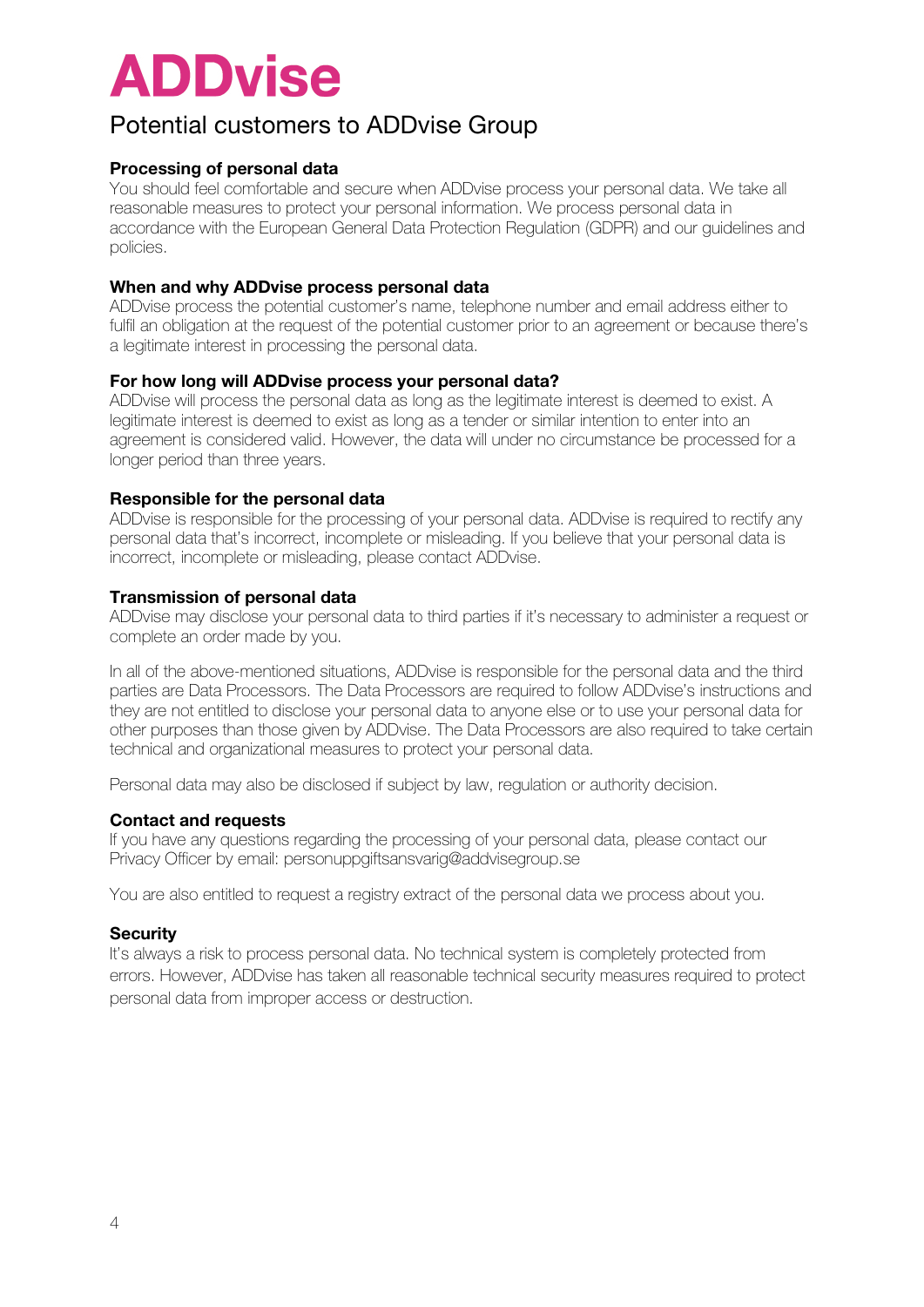### <span id="page-5-0"></span>Suppliers to ADDvise Group

#### <span id="page-5-1"></span>Processing of personal data

You should feel comfortable and secure when ADDvise process your personal data. We take all reasonable measures to protect your personal information. We process personal data in accordance with the European General Data Protection Regulation (GDPR) and our guidelines and policies.

#### <span id="page-5-2"></span>When and why ADDvise process personal data

ADDvise process the supplier's name, telephone number and email address to fulfil the obligations arising from the agreement that ADDvise and the supplier have.

#### <span id="page-5-3"></span>For how long will ADDvise process your personal data?

ADDvise process and save personal data as long as the agreement is valid. Upon termination of the contract, the personal data will be saved for additional seven years due to the Swedish Accounts Act (bokföringslagen). ADDvise will also save the personal data for five years after the expiration of the agreement with the purpose of potentially continuing to order goods or services. The personal data is processed because ADDvise consider there's a legitimate interest for the supplier to have its personal data processed for the above-mentioned purpose.

#### <span id="page-5-4"></span>Responsible for the personal data

ADDvise is responsible for the processing of your personal data. ADDvise is required to rectify any personal data that's incorrect, incomplete or misleading. If you believe that your personal data is incorrect, incomplete or misleading, please contact ADDvise.

#### <span id="page-5-5"></span>Transmission of personal data

ADDvise may disclose your personal data to third parties if it's necessary to administer a request.

In all of the above-mentioned situations, ADDvise is responsible for the personal data and the third parties are Data Processors. The Data Processors are required to follow ADDvise's instructions and they are not entitled to disclose your personal data to anyone else or to use your personal data for other purposes than those given by ADDvise. The Data Processors are also required to take certain technical and organizational measures to protect your personal data.

Personal data may also be disclosed if subject by law, regulation or authority decision.

#### <span id="page-5-6"></span>Contact and requests

If you have any questions regarding the processing of your personal data, please contact our Privacy Officer by email: personuppgiftsansvarig@addvisegroup.se

As a customer or former customer of ADDvise you are entitled to request a registry extract of the personal data we process about you.

#### <span id="page-5-8"></span><span id="page-5-7"></span>**Security**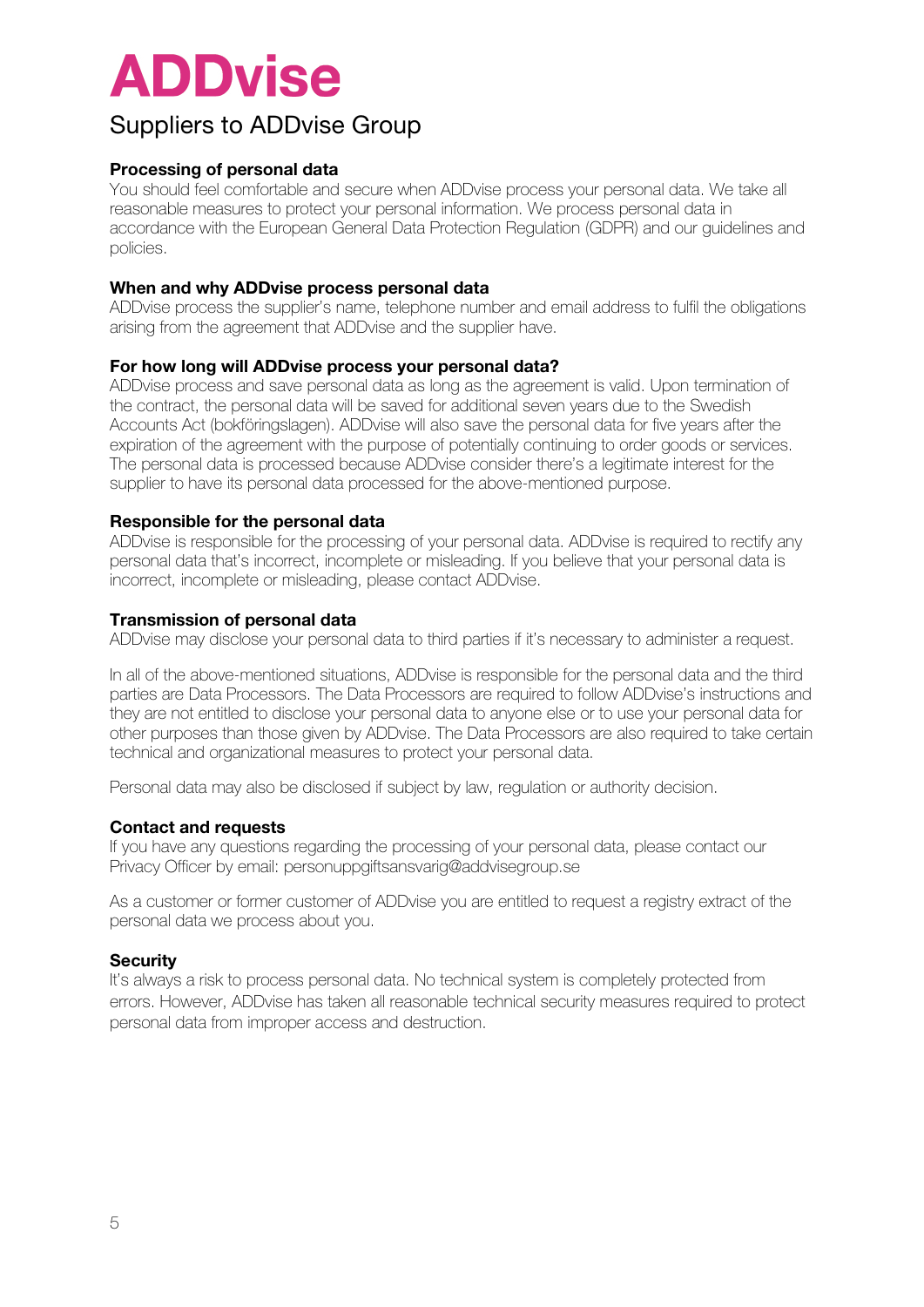### Potential suppliers to ADDvise Group

#### <span id="page-6-0"></span>Processing of personal data

You should feel comfortable and secure when ADDvise process your personal data. We take all reasonable measures to protect your personal information. We process personal data in accordance with the European General Data Protection Regulation (GDPR) and our guidelines and policies.

#### <span id="page-6-1"></span>When and why ADDvise process personal data

ADDvise process the potential supplier's name, telephone number and email address because ADDvise consider there's a legitimate interest for the potential supplier that ADDvise process the personal data.

#### <span id="page-6-2"></span>For how long will ADDvise process your personal data?

ADDvise will process the personal data as long as the legitimate interest is deemed to exist. However, the data will under no circumstance be processed for a longer period than three years.

#### <span id="page-6-3"></span>Responsible for the personal data

ADDvise is responsible for the processing of your personal data. ADDvise is required to rectify any personal data that's incorrect, incomplete or misleading. If you believe that your personal data is incorrect, incomplete or misleading, please contact ADDvise.

#### <span id="page-6-4"></span>Transmission of personal data

ADDvise may disclose your personal data to third parties if it's necessary to administer a request.

In all of the above-mentioned situations, ADDvise is responsible for the personal data and the third parties are Data Processors. The Data Processors are required to follow ADDvise's instructions and they are not entitled to disclose your personal data to anyone else or to use your personal data for other purposes than those given by ADDvise. The Data Processors are also required to take certain technical and organizational measures to protect your personal data.

Personal data may also be disclosed if subject by law, regulation or authority decision.

#### <span id="page-6-5"></span>Contact and requests

If you have any questions regarding the processing of your personal data, please contact our Privacy Officer by email: personuppgiftsansvarig@addvisegroup.se

As a customer or former customer of ADDvise you are entitled to request a registry extract of the personal data we process about you.

#### <span id="page-6-6"></span>**Security**